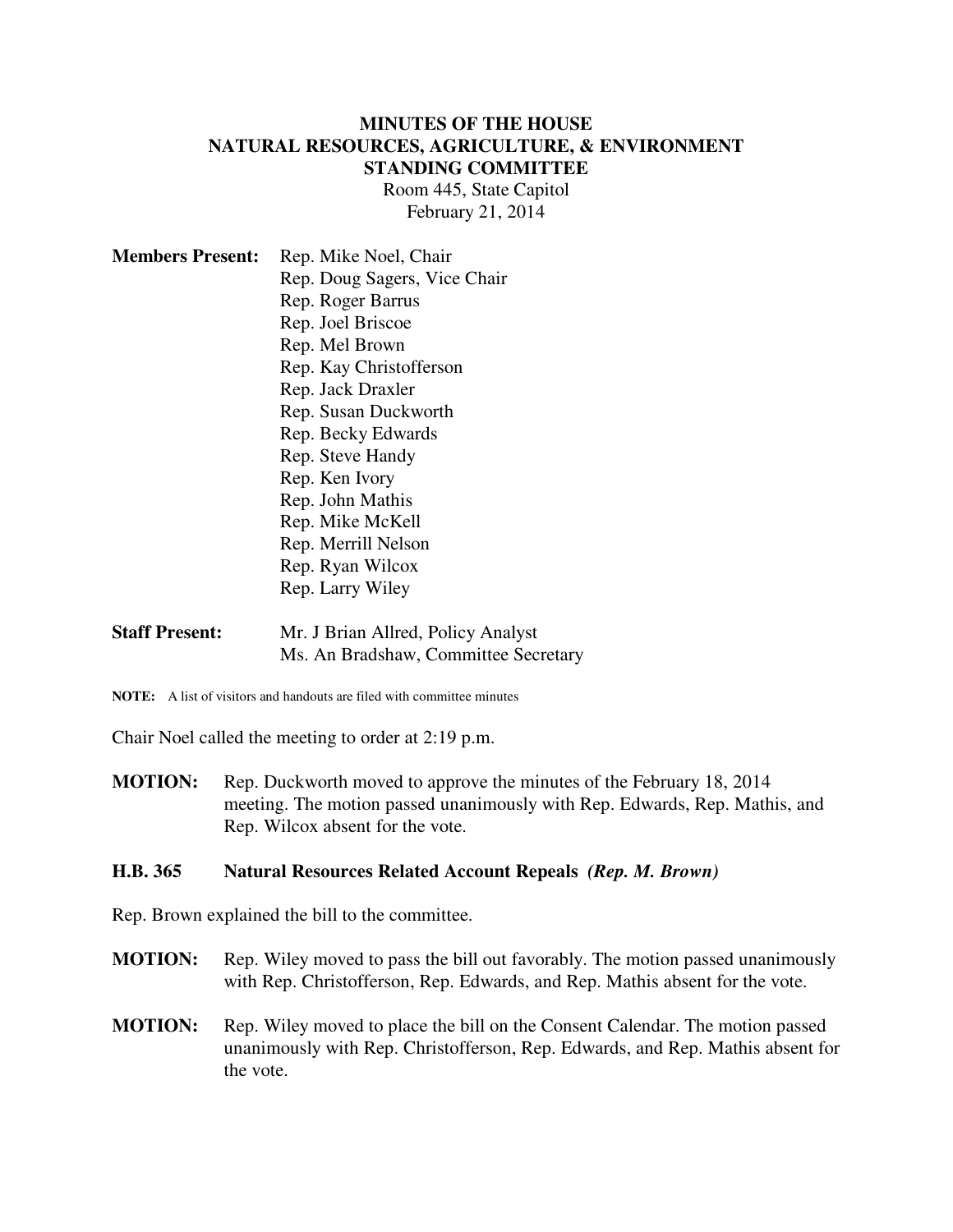House Natural Resources, Agriculture, & Environment Standing Committee February 21, 2014 Page 2

### **H.B. 353 Repeal of Agriculture Conservation Easement Account** *(Rep. M. Brown)*

Rep. Brown explained the bill to the committee.

- **MOTION:** Rep. Wiley moved to pass the bill out favorably. The motion passed unanimously with Rep. Christofferson, Rep. Edwards, and Rep. Mathis absent for the vote.
- **MOTION:** Rep. Wiley moved to place the bill on the Consent Calendar. The motion passed unanimously with Rep. Christofferson, Rep. Edwards, and Rep. Mathis absent for the vote.

### **H.B. 293 Government Immunity Wildlife Waiver Amendments** *(Rep. M. McKell)*

**MOTION:** Rep. McKell moved to replace HB293 with 1st Sub. HB293. The motion passed unanimously with Rep. Christofferson and Rep. Edwards absent for the vote.

### **1st Sub. H.B. 293 Government Immunity Wildlife Waiver Amendments** *(Rep. M. McKell)*

Rep. McKell explained the bill to the committee.

- Spoke for the bill: Redge Johnson, citizen
- Spoke to the bill: Greg Sheehan, Division of Wildlife Resources

**MOTION:** Rep. McKell moved to amend the bill as follows:

- *1. Page 5, Lines 129 through 130:*
	- 129 (v) injury related to the activity of wildlife **, as defined in Section 23-13-2,** that arises during the use of a public or
	- 130 private road.

The motion passed unanimously with Rep. Christofferson absent for the vote.

**MOTION:** Rep. Mathis moved to pass the bill out favorably as amended. The motion passed unanimously with Rep. Christofferson absent for the vote.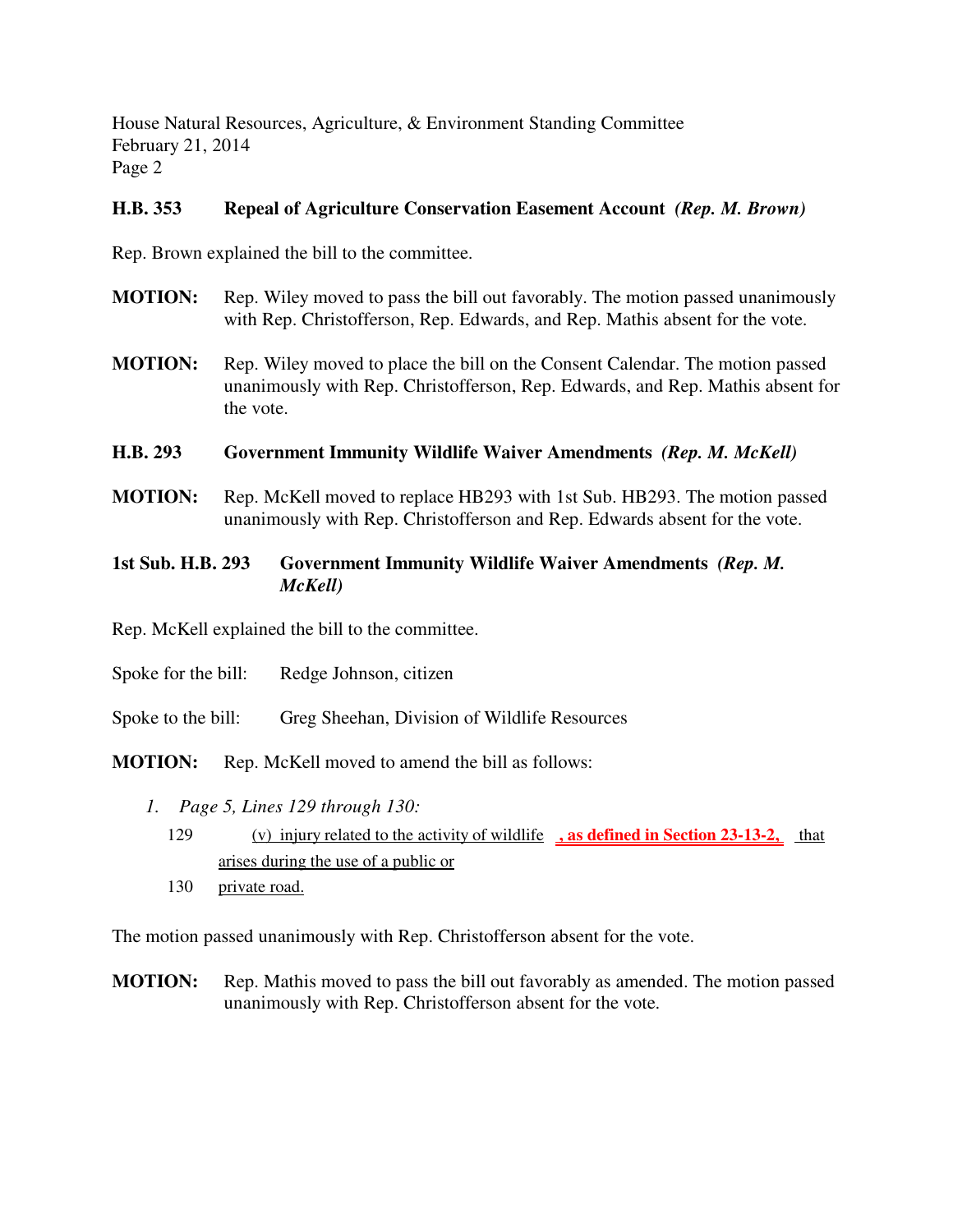House Natural Resources, Agriculture, & Environment Standing Committee February 21, 2014 Page 3

# **S.B. 165 Trial Hunting Authorization** *(Sen. R. Okerlund)*

Sen. Okerlund explained the bill to the committee with the assistance of Robin Cahoon, Utah Division of Wildlife Resources. A handout, "Increase participation in hunting," was provided.

| Spoke for the bill:     | Bill Pederson, Utah Shooting Sports Council |
|-------------------------|---------------------------------------------|
| Spoke against the bill: | Sandy Krueger, citizen                      |

**MOTION:** Rep. Wilcox moved to pass the bill out favorably. The motion passed unanimously with Rep. Chrisofferson absent for the vote.

# **H.B. 121 Air Quality Revisions** *(Rep. R. Edwards)*

Rep. Edwards explained the bill to the committee. Bryce Bird, Division of Air Quality, answered questions from the committee. A handout, "Air Quality Revisions," was provided.

**MOTION:** Rep. Briscoe moved to amend the bill as follows:

- *1. Page 2, Line 33:*
	- 33 (b) the board finds that the more stringent rule will provide {**<u>essential}</u> reasonable** <u>added protections</u>
- *2. Page 2, Lines 35 through 38:*
	- 35 (2) The findings described in Subsection (1)(b) shall **be** :
	- 36 (a)  $\left\{\frac{b}{b}\right\}$  in writing; and
	- 37 (b) **{ refer to the } based on** evidence, studies, or other information contained in the record **{ that**
	- **38 forms the basis for the board's decision }** .

The motion to amend passed unanimously with Rep. Christofferson absent for the vote.

- Spoke for the bill: Shelley Teuscher, Utah Industry Environmental Coalition Steve Erickson, Utah Audubon Council
- Spoke to the bill: Redge Johnson, citizen
- **MOTION:** Rep. Duckworth moved to pass the bill out favorably as amended.